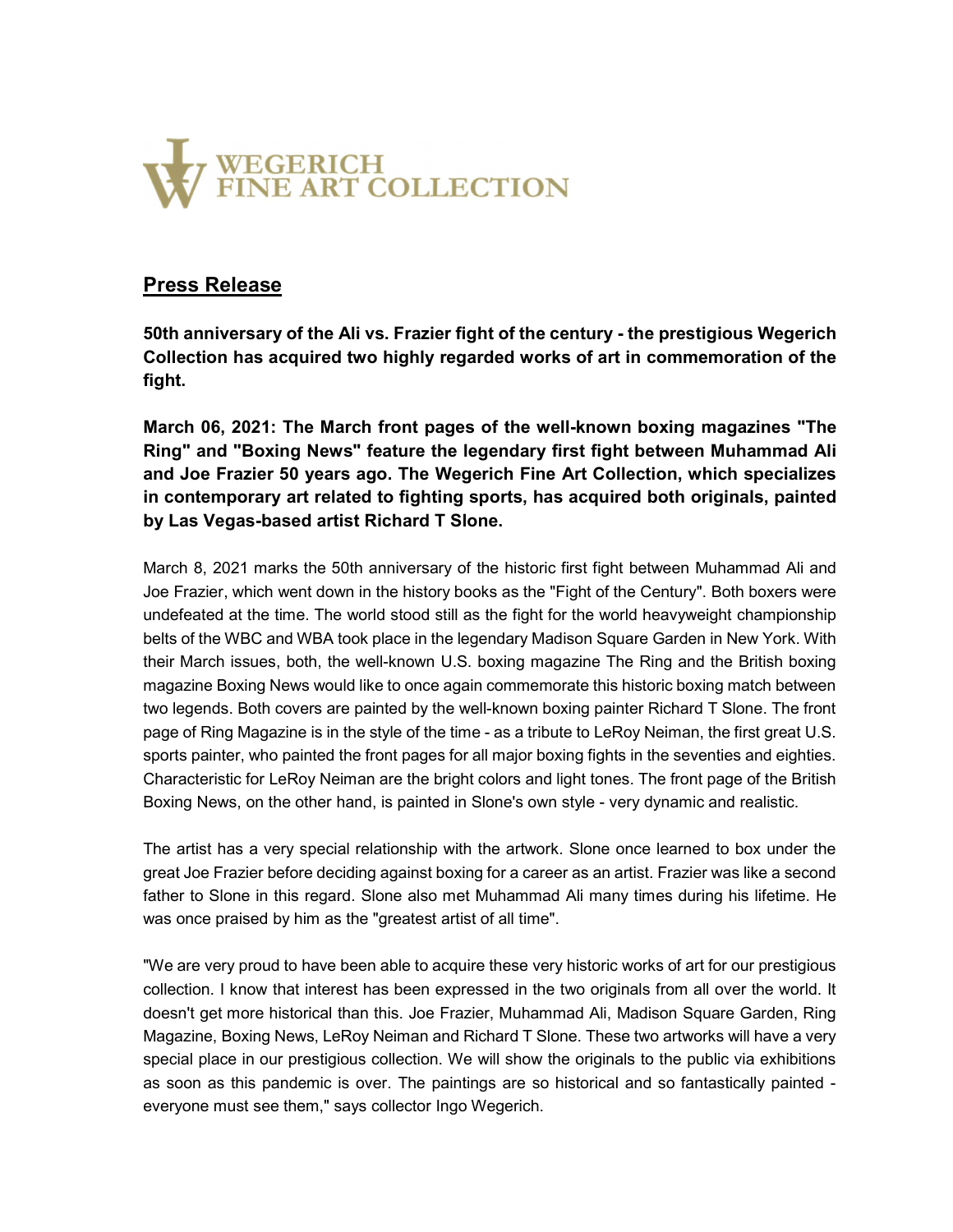The parties have agreed not to disclose the purchase price.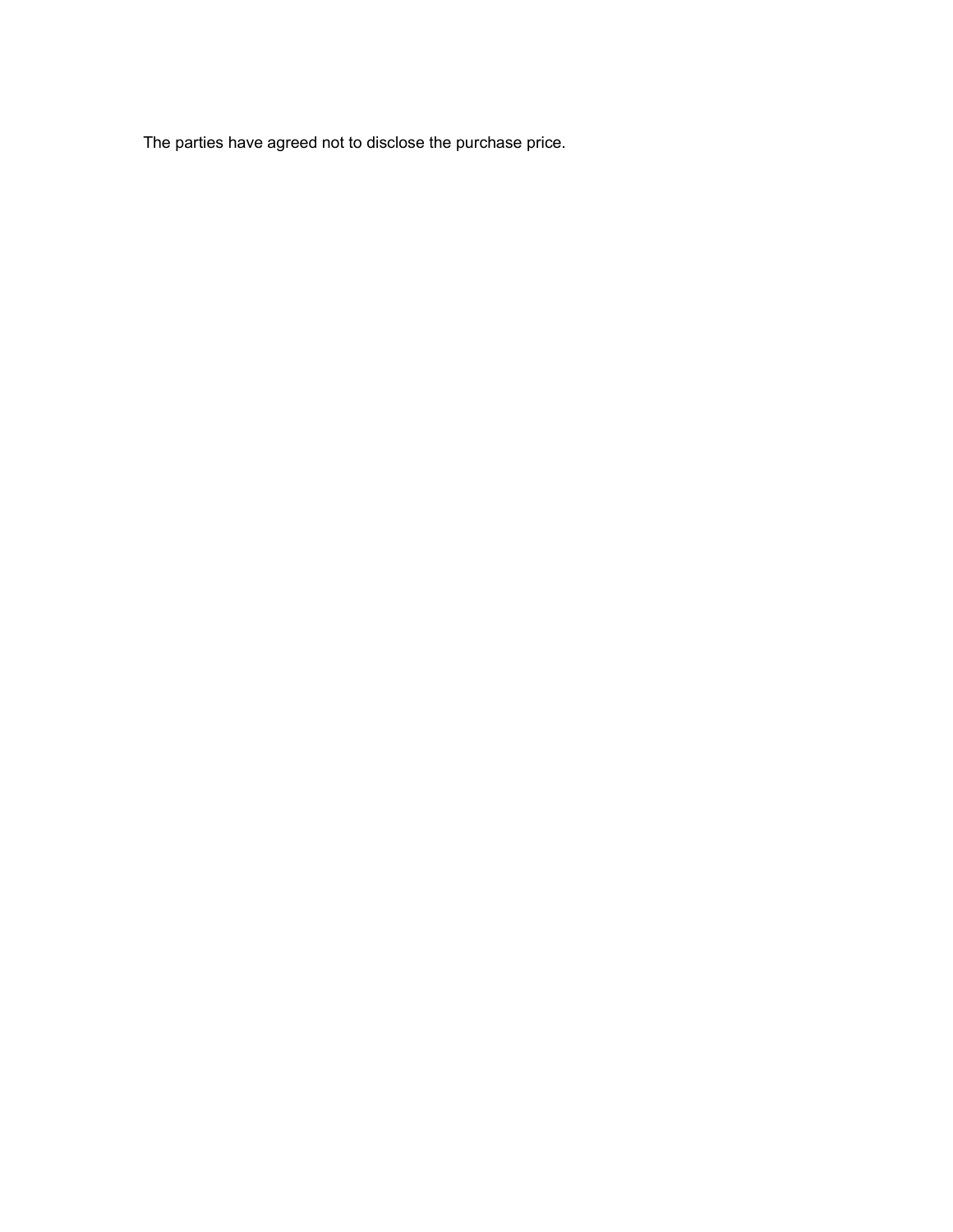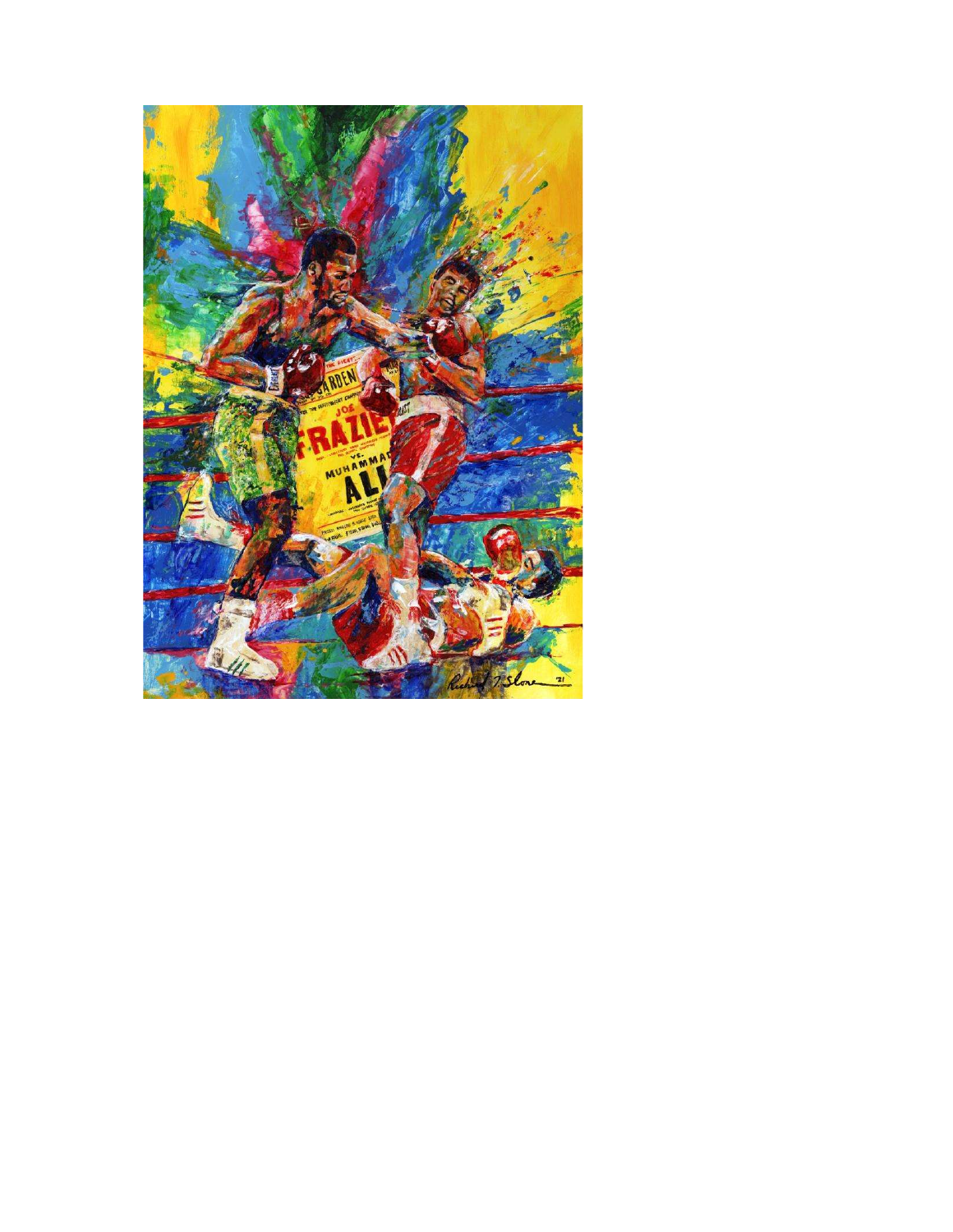